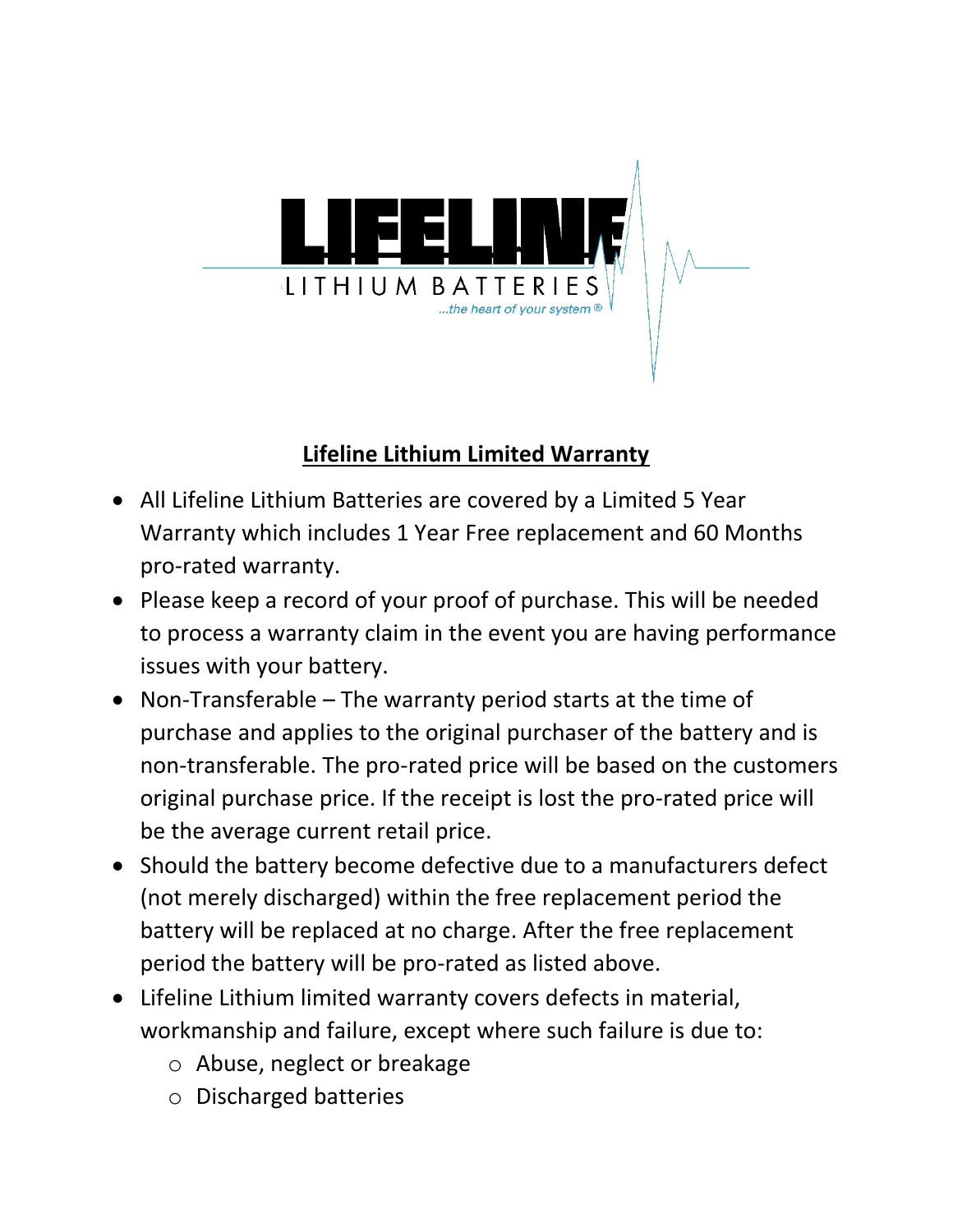- o Batteries that have been opened, or frozen
- o Batteries that have been opened, modified, or tampered with
- o Diminishing capacity due to battery age
- o Split open battery cases
- o Damage caused during shipping or mishandling of the product
- o Damage due to improper installation, including:
	- Loose terminal connections
	- Under-Sized cabling
	- Incorrect series or parallel connections
	- Reverse polarity connections
	- Insufficient ventilated space for airflow
- Environmental damage:
	- o Inappropriate storage conditions as defined by the manufacturer (see User Manual and Specification Sheet)
	- o Exposure to extreme hot or cold temperatures
	- o Fire or freezing
	- o Water damage
	- o Impact or collision
- Damage due to improper operation or maintenance: (see User Manual)
	- o Undercharging
	- o Overcharging
	- o Cold-temperature charging
	- o Lack of cleaning resulting in corroded terminal connections or build-up of dirt, debris, organic matter, fossil fuels or chemicals on the battery casing
- Lifeline Lithium reserves the right to deny warranty in the event of:
	- o Tampering or removal of the battery manufacturer date codes
	- o Batteries that have been used for applications other than which they were originally designed and intended by the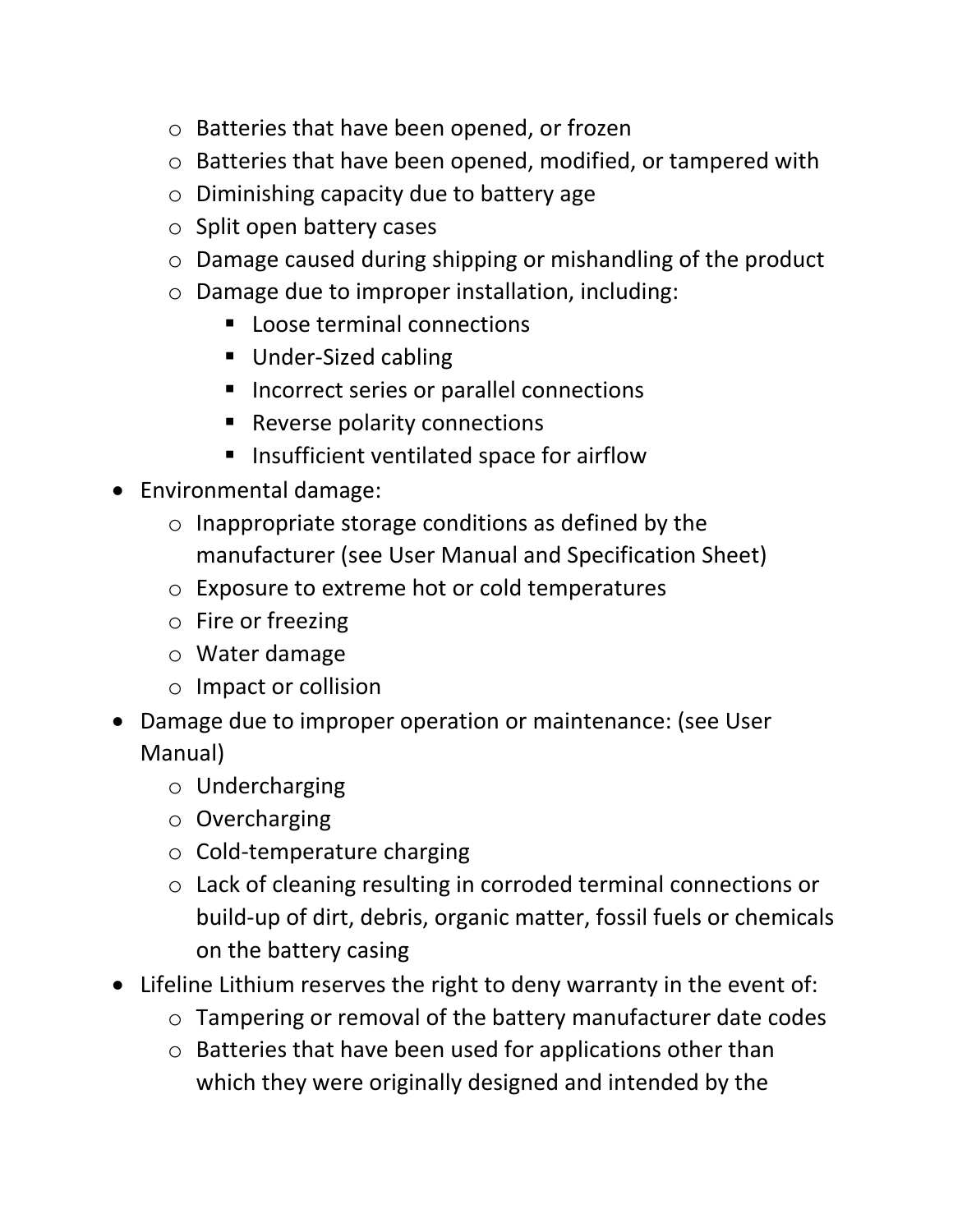manufacturer, i.e. starting/cranking applications (see User Manual)

- o Under-sized battery banks
- Lifeline Lithium batteries that are used in motorized applications with an alternator may be damaged by unregulated high out-put current and will not be covered under warranty unless batteries are installed with either:
	- o An alternator with external regulator that includes temperature, voltage, and current sensor
	- o An external alternator regulator with temperature, voltage, and current sensor
	- o DC to DC charger
- Lifeline Lithium limited warranty does not cover batteries that have reached their normal end of life due to usage which may occur prior to the Warranty Period. Batteries can only deliver a fixed amount of energy over its lifespan which will occur over different periods of time depending on the application.
- Lifeline Limited Warranty does not cover transportation, rental, testing, housing, freight, or installation costs.
- The manufacturer reserves the right to deny a warranty claim if the battery is determined, upon inspection, to be at its normal end of life even if within the Warranty Period.

### **WARRANTY DISCLAIMER**

This limited warranty is in lieu of, and manufacturer disclaims and excludes, all other express warranties. Lifeline Batteries, Inc. further limits the duration of all, whether statutory, express, or implied warranties, including, without limitation, any warranty of merchantability or fitness for a particular purpose, to the warranty period. In no event shall Lifeline Batteries, Inc. be liable for any loss or